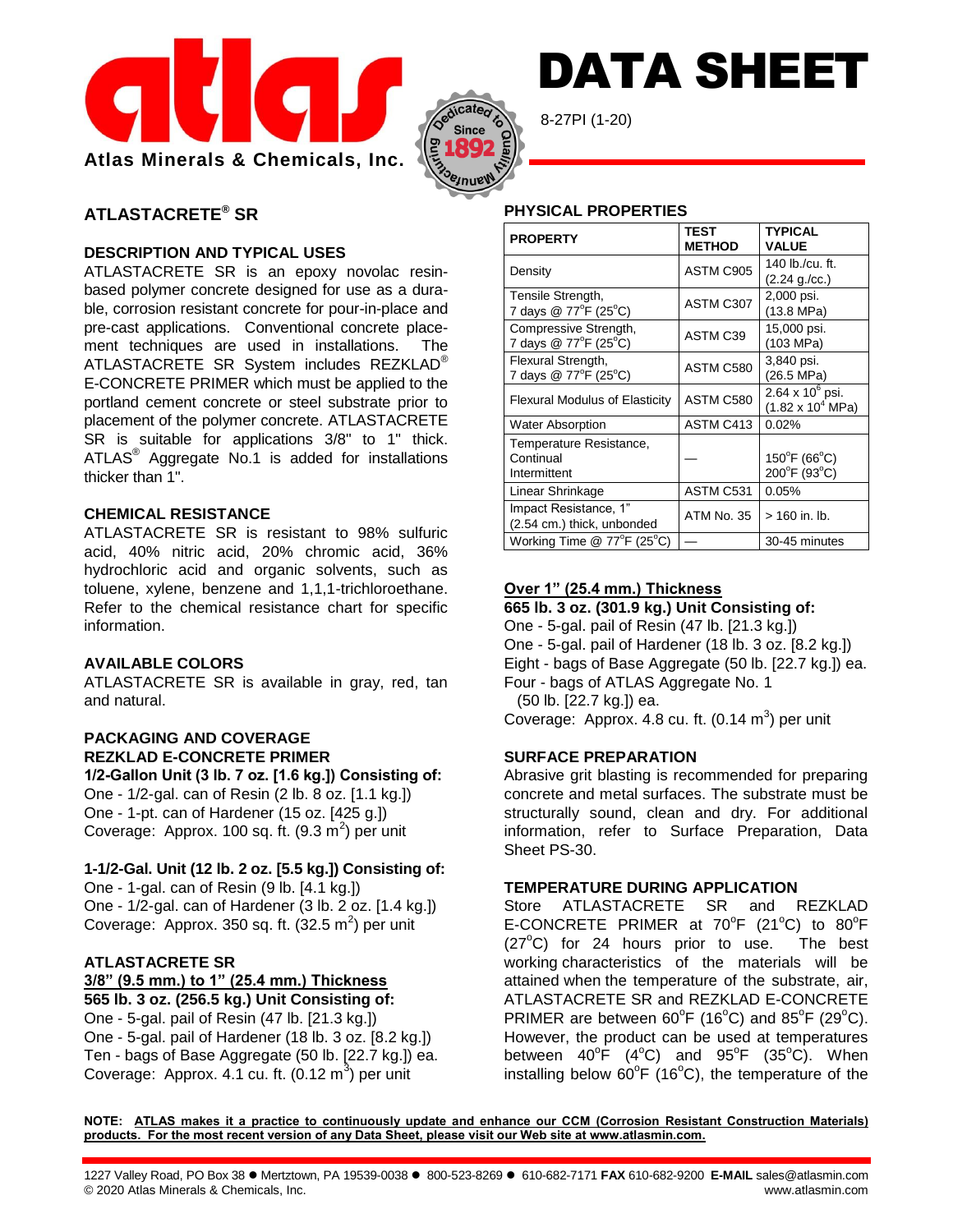| <b>ATLASTACRETE</b>   | 565 lb. 8 oz. (256.5 kg.) UNIT |                           | 665 lb. 8 oz. (301.9 kg.) UNIT |                           |  |
|-----------------------|--------------------------------|---------------------------|--------------------------------|---------------------------|--|
|                       | Weiaht                         | Volume                    | Weiaht                         | Volume                    |  |
| <b>ISR Resin</b>      | 47 lb. (21.3 kg.)              | 601 fl. oz. (17.8 liters) | 47 lb. (21.3 kg.)              | 601 fl. oz. (17.8 liters) |  |
| <b>ISR Hardener</b>   | 18 lb. 3 oz. (8.2 kg.)         | 269 fl. oz. (7.9 liters)  | 18 lb. 3 oz. (8.2 kg.)         | 269 fl. oz. (7.9 liters)  |  |
| Base Aggregate        | 500 lb. (226.8 kg.)            | 500 lb. (226.8 kg.)       | 400 lb. (181.4 kg.)            | 400 lb. (181.4 kg.)       |  |
| ATLAS Aggregate No. 1 |                                |                           | 200 lb. (90.7 kg.)             | 200 lb. (90.7 kg.)        |  |

materials when mixing must be  $60^{\circ}$ F (16 $^{\circ}$ C) or warmer to obtain the proper consistency.

### **MIXING AND APPLICATION OF THE REZKLAD E-CONCRETE PRIMER**

Mixing of the components should be done with a hand drill equipped with a "Jiffy" type mixer with a mixing speed between 300 and 500 RPM.

- a. Combine the contents of the cans of REZKLAD E-CONCRETE PRIMER Resin and Hardener in a suitable mixing container. Mix thoroughly for one minute.
- b. Apply REZKLAD E-CONCRETE PRIMER with a brush or roller making sure to work it into the pores of the concrete. Do not allow puddling.
- c. The primed surface should be tacky or dry before applying ATLASTACRETE SR. If the primer is kept clean, it may be allowed to dry up to the maximum drying time. If the primer is allowed to dry for longer than the maximum drying time, the surface must be sanded and the area reprimed before proceeding.

### **TYPICAL WORKING AND DRYING TIMES OF THE REZKLAD E-CONCRETE PRIMER**

| Temperature                      | Working<br><b>Time</b> | <b>Minimum</b><br><b>Drying Time</b> | <b>Maximum</b><br><b>Drying Time</b> |
|----------------------------------|------------------------|--------------------------------------|--------------------------------------|
| $65^{\circ}$ F (18 $^{\circ}$ C) | 35 min.                | 12 hours                             | 48 hours                             |
| $75^{\circ}$ F (24 $^{\circ}$ C) | 25 min.                | 8 hours                              | 48 hours                             |
| $85^{\circ}$ F (29 $^{\circ}$ C) | $15$ min.              | 6 hours                              | 24 hours                             |

# **MIXING AND APPLICATION OF THE ATLASTACRETE SR**

**565 lb. 3 oz. (256.5 kg.) Unit:** This batch size is used when ATLASTACRETE SR is installed at thicknesses between 3/8" (9.5 mm.) and 1" (25.4 mm.). Mixing of the components should be in a concrete mixer.

- a. Combine the contents of the 5-gallon pail (47 lb. [21.3 kg.]) of ATLASTACRETE SR Resin with the contents of the 5-gallon pail (18 lb. 3 oz. [8.2 kg.]) of ATLASTACRETE SR Hardener. Mix thoroughly for one minute.
- b. Slowly add the ten 50 lb. (22.7 kg.) bags of ATLASTACRETE Base Aggregate.
- c. Mix the combined components for approximately two minutes or until all the powder is thoroughly dispersed.

## **665 lb. 3 oz. (301.9 kg.) Unit:**

This batch size is used when ATLASTACRETE SR is installed at thicknesses over 1" (25.4 mm.). Mixing of the components should be in a concrete mixer.

- a. Combine the contents of the 5-gallon pail (47 lb. [21.3 kg.]) of ATLASTACRETE SR Resin with the contents of the 5-gallon pail (18 lb. 3 oz. [8.2 kg.]) of ATLASTACRETE SR Hardener. Mix thoroughly for one minute.
- b. Slowly add the eight 50 lb. (22.7 kg.) bags of ATLASTACRETE Base Aggregate and four 50 lb. (22.7 kg.) bags of ATLAS Aggregate No. 1.
- c. Mix the combined components for approximately two minutes or until all the powder is thoroughly dispersed.

**FLOORS:** Tamp, screed and finish using appropriate tools. When the edges must be left open during cure, sufficient aggregate must be used to provide a stiff mix. The installation may be put into limited service after 24 hours at 70<sup>o</sup>F (21<sup>o</sup>C) to 75<sup>o</sup>F (24<sup>o</sup>C). Optimum chemical resistance can be expected after seven days at 70 $\mathrm{^{\circ}F}$  (21 $\mathrm{^{\circ}C}$ ) to 75 $\mathrm{^{\circ}F}$  (24 $\mathrm{^{\circ}C}$ ).

**PUMP PADS AND PIERS:** ATLASTACRETE SR can be continuously poured in thick sections, providing the heat generated as curing progresses can be adequately dissipated to prevent cracking. Provide adequate ventilation.

**EXPANSION JOINTS:** Honor all joints in the concrete substrate when placing ATLASTACRETE SR. Additional expansion joints may be required depending upon the conditions to which the floor is subjected. Contact ATLAS' Technical Service Department for assistance.

### **CURE RATE OF THE ATLASTACRETE SR AT 75<sup>o</sup> F (24<sup>o</sup>C)**

| <b>Cure Time*</b> | <b>Compressive Strength (Typical)</b> |
|-------------------|---------------------------------------|
| 4 hours           | 570 psi. (3.93 MPa)                   |
| 8 hours           | 3,700 psi. (25.5 MPa)                 |
| 16 hours          | 9,400 psi. (64.8 MPa)                 |
| 24 hours          | 13,400 psi. (92.4 MPa)                |
| 7 days            | 14,900 psi. (102.7 MPa)               |

#### **Test specimens: 1.75" x 3.5 cylinders Test Method: ASTM C39**

\*Actual cure times for a particular application will vary depending upon the size of the pour. In general, for applications approximately 1" to 1-1/2" thick, ATLASTACRETE SR will be suitable for foot traffic in 8 to 16 hours, light wheeled traffic in 16 to 24 hours and for heavy-duty traffic in 24 to 48 hours.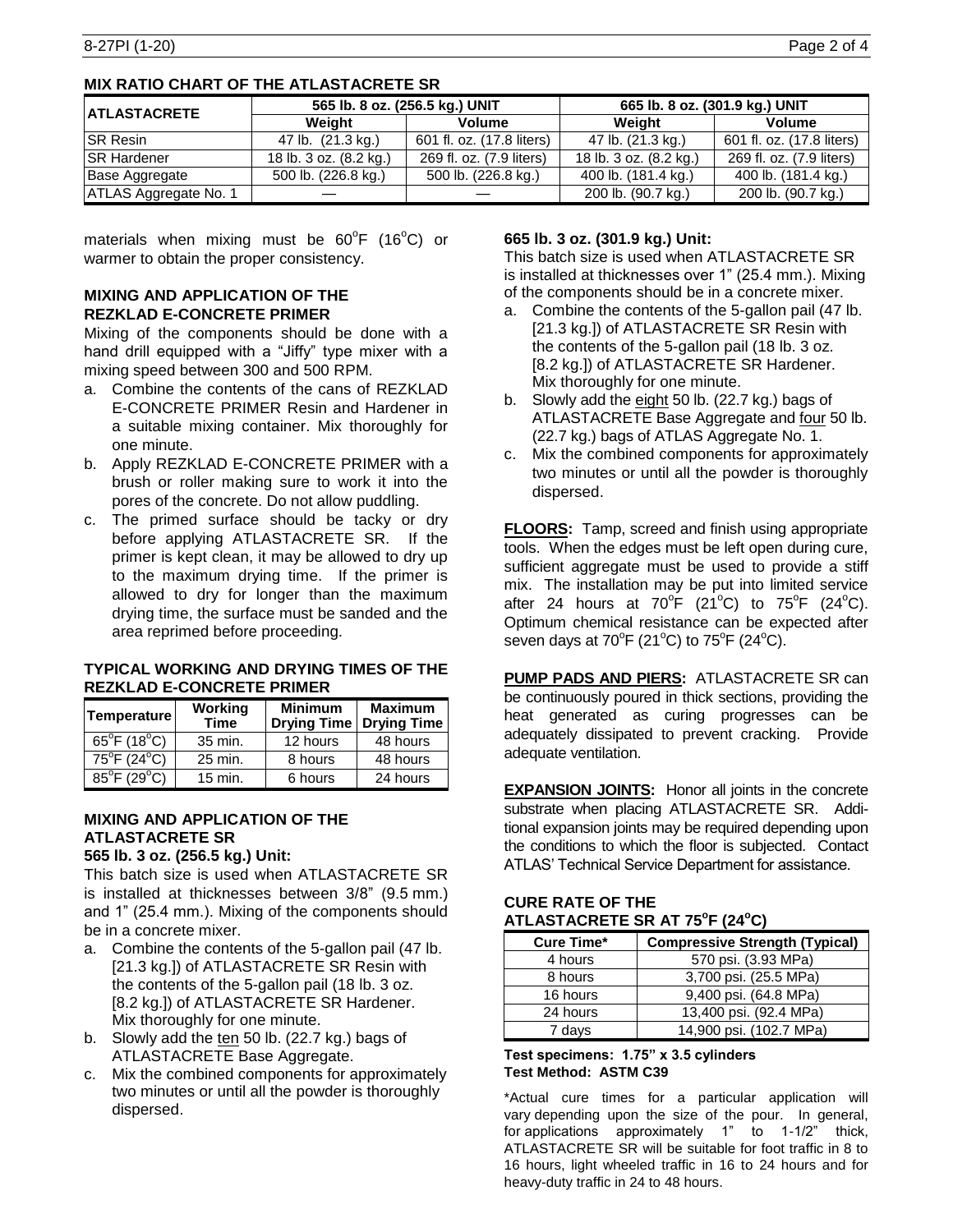### **LIMITATIONS**

Do not apply when relative humidity is greater than 75%.

#### **CLEANING OF TOOLS AND EQUIPMENT**

Steel wool, soap and warm water will remove the materials referred to in this Data Sheet from mixing tools and equipment if cleaning is done immediately after use. Solvents, such as methyl ethyl ketone, toluene or xylene, will have to be used after the material has begun to harden. Fully hardened material will have to be removed by mechanical means.

Dispose of residues and wastes in accordance with the directions in the Safety Data Sheets and government regulations.

### **STORAGE AND SHELF LIFE**

Store all materials in a cool, dry environment. Keep all materials out of direct sunlight. Ideal storage temperature is  $75^{\circ}F$  (24 $^{\circ}C$ ). Protect from freezing. In unopened original containers, the materials referred to in this Data Sheet have a shelf life of approximately one year.

### **PRODUCT SPECIFICATION**

The system shall be ATLASTACRETE SR as manufactured by Atlas Minerals & Chemicals, Inc.

### **PRECAUTIONS**

The materials referred to in this Data Sheet are for Industrial Use Only. They contain materials that present handling and potential health hazards. Consult Safety Data Sheets and the container labels for complete precautionary information.

### **TECHNICAL SERVICES**

ATLAS maintains a staff of Technical Service Representatives who are available to assist you with the use of ATLAS products. In the event of difficulties with the application of ATLAS materials, the installation should be stopped immediately and ATLAS' Technical Service Department consulted for assistance.

#### **WARRANTY**

ATLAS warrants that its products will be free from defects in workmanship and materials under normal use for a period of one (1) year from the date of shipment by ATLAS (provided the products are installed before the expiration of the shelf life). THERE ARE NO EXPRESS OR IMPLIED WARRANTIES OF MERCHANTABILITY OR FITNESS FOR THE PURPOSE FOR THIS PRODUCT WHICH EXTEND BEYOND THE DESCRIPTION ON THE FACE HEREOF. ATLAS' LIABILITY FOR ALLEGED BREACH OF THIS WARRANTY SHALL BE LIMITED TO REPAIR OR REPLACEMENT OF THE DEFECTIVE PRODUCT (BUT NOT INCLUDING REMOVAL OF THE DEFECTIVE PRODUCT OR INSTALLATION OF REPLACEMENT PRODUCTS). ATLAS SHALL NOT BE LIABLE FOR ANY INCIDENTAL OR CONSEQUENTIAL DAMAGES DURING THE WARRANTY PERIOD OR THEREAFTER. **ATLAS' WARRANTY IS VOIDED IF PAYMENT FOR PRODUCT IS NOT RECEIVED IN FULL.**